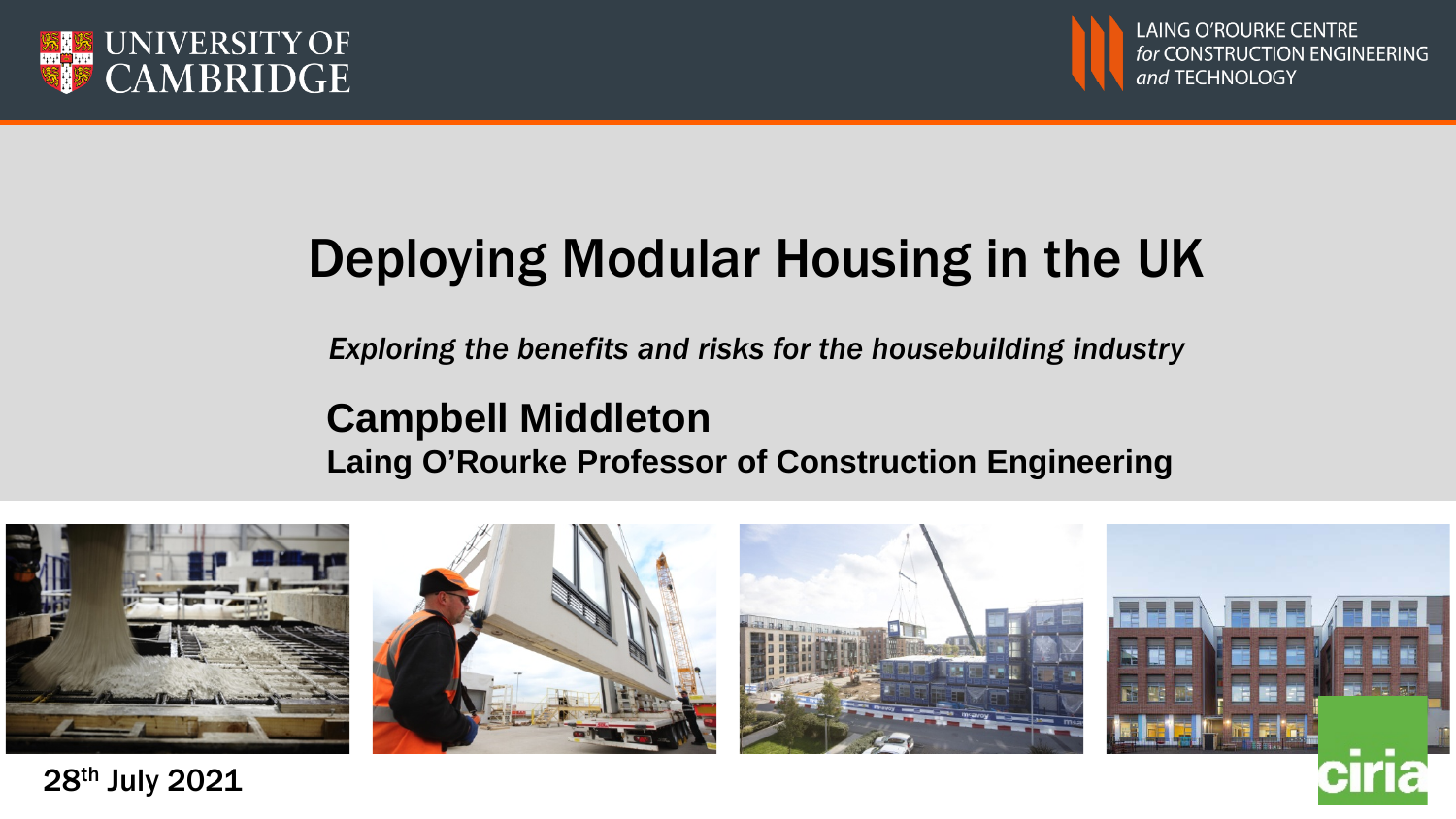



#### **High Level Mission**



www.construction.cam.ac.uk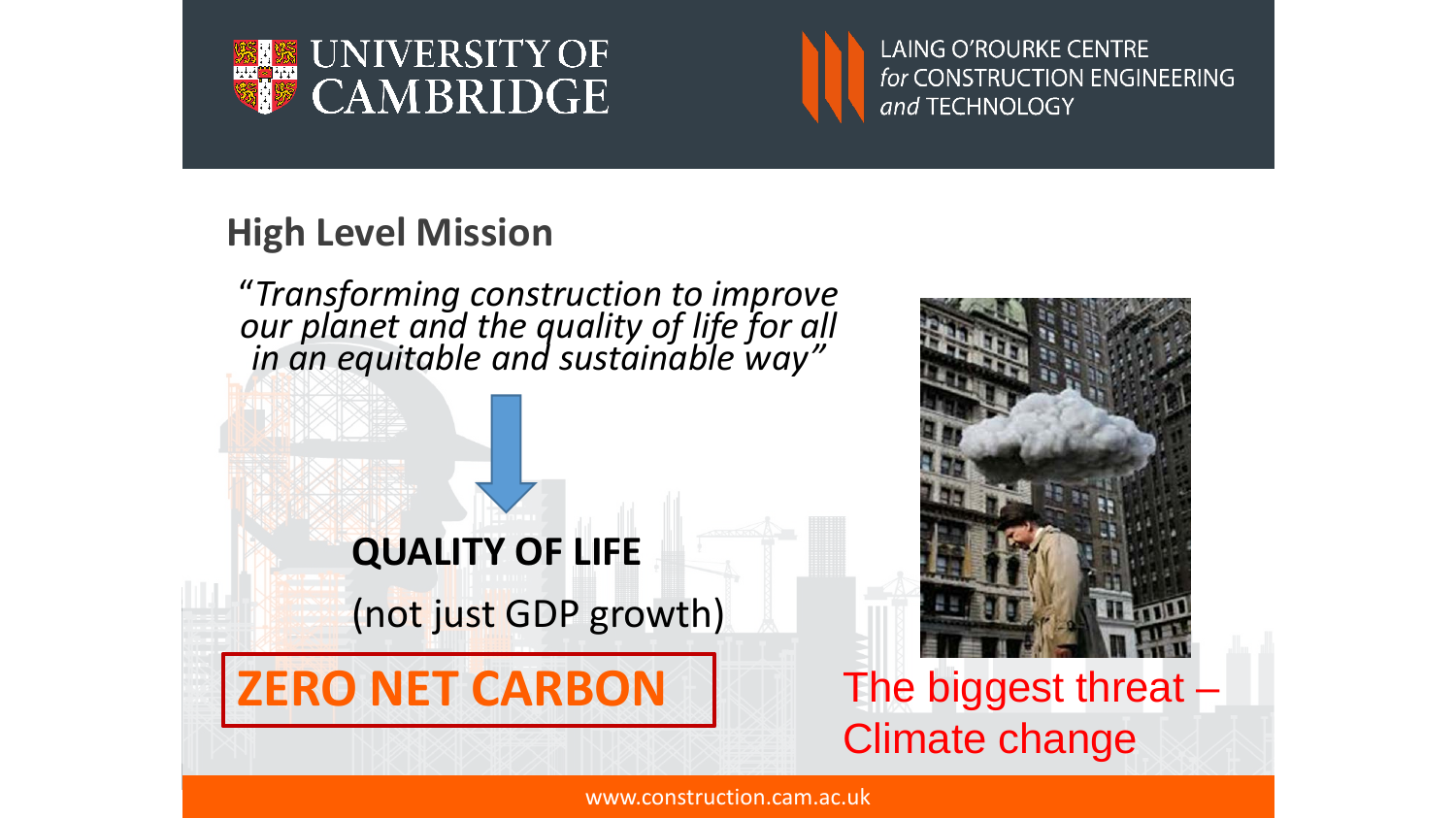



## **Objective –** *Transforming Construction*

Drive transformation in the productivity, performance and sustainability of the construction industry by focusing on three core

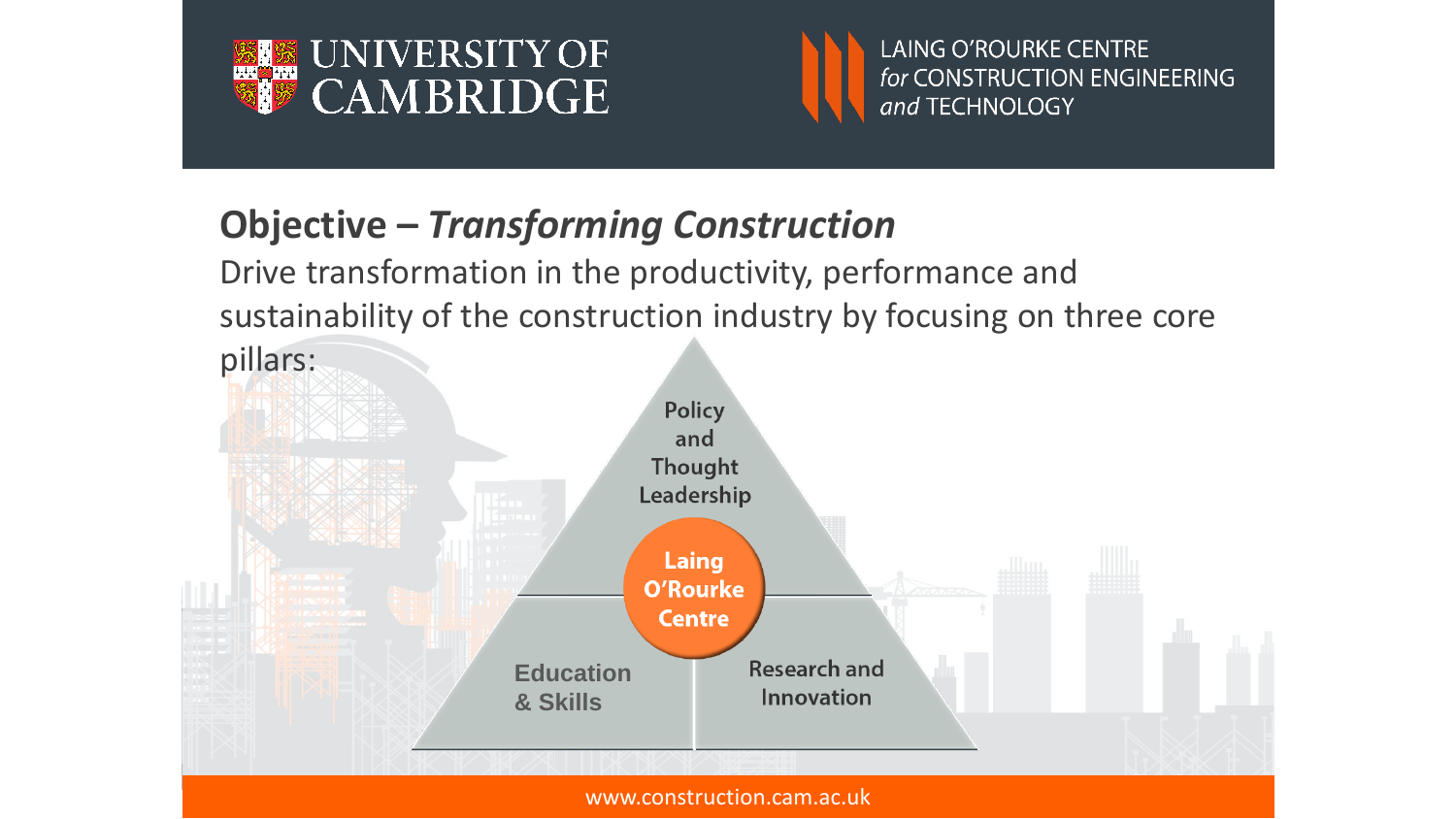





www.construction.cam.ac.uk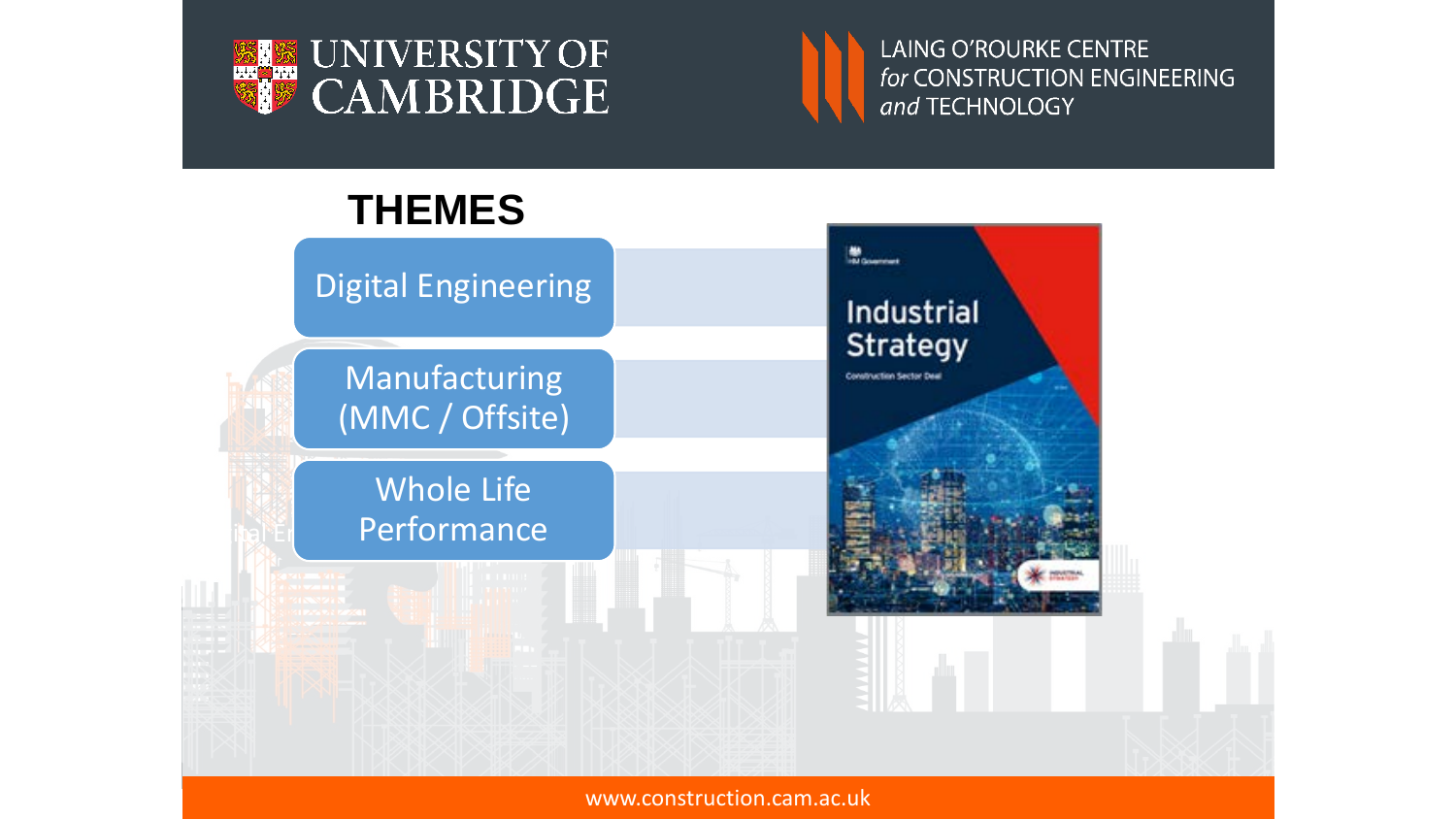





www.construction.cam.ac.uk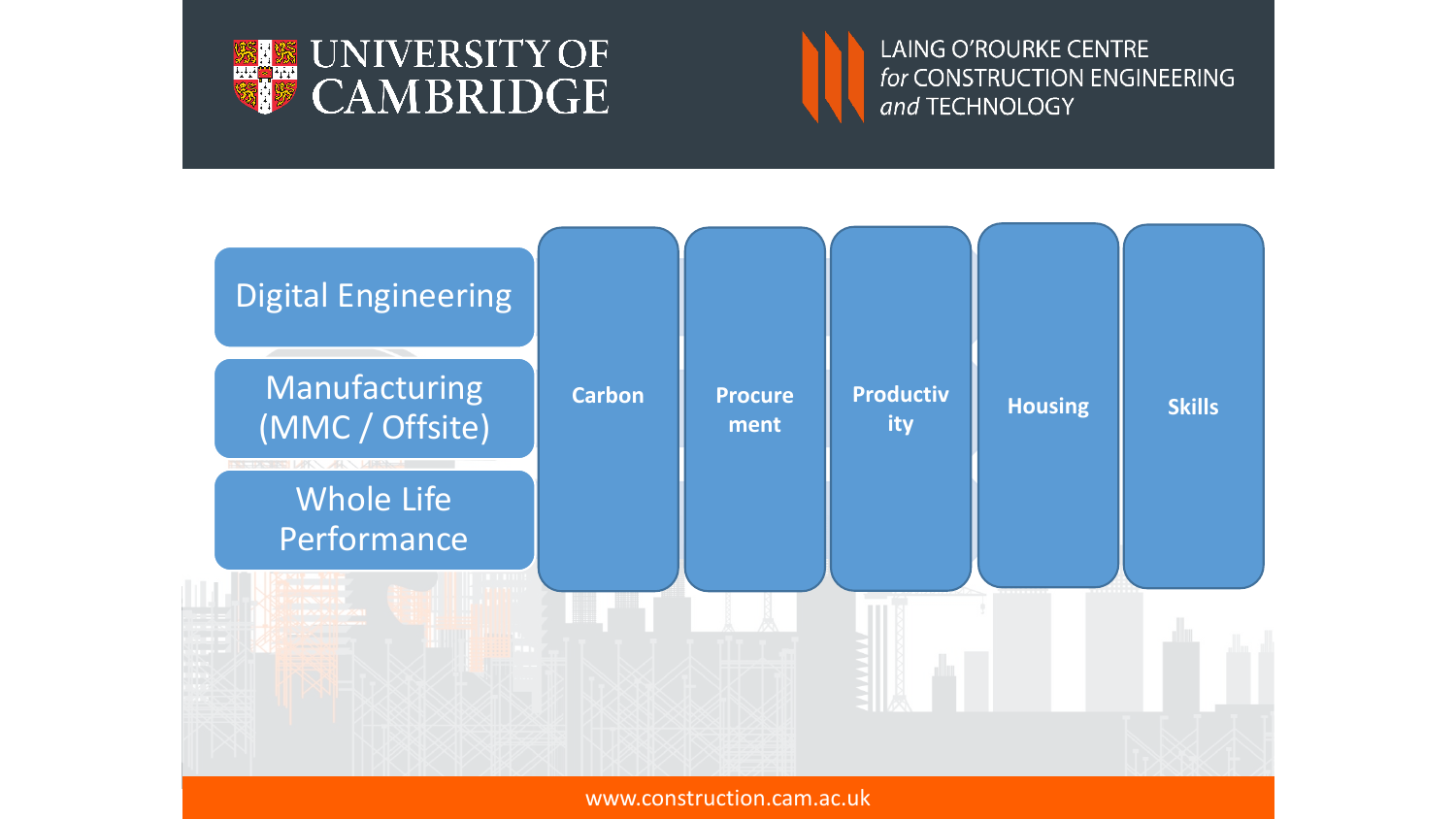



# Methodology for quantifying the benefits of offsite construction

CIRIA C792 : authors - Tercia Jansen van Vuuren & Campbell Middleton

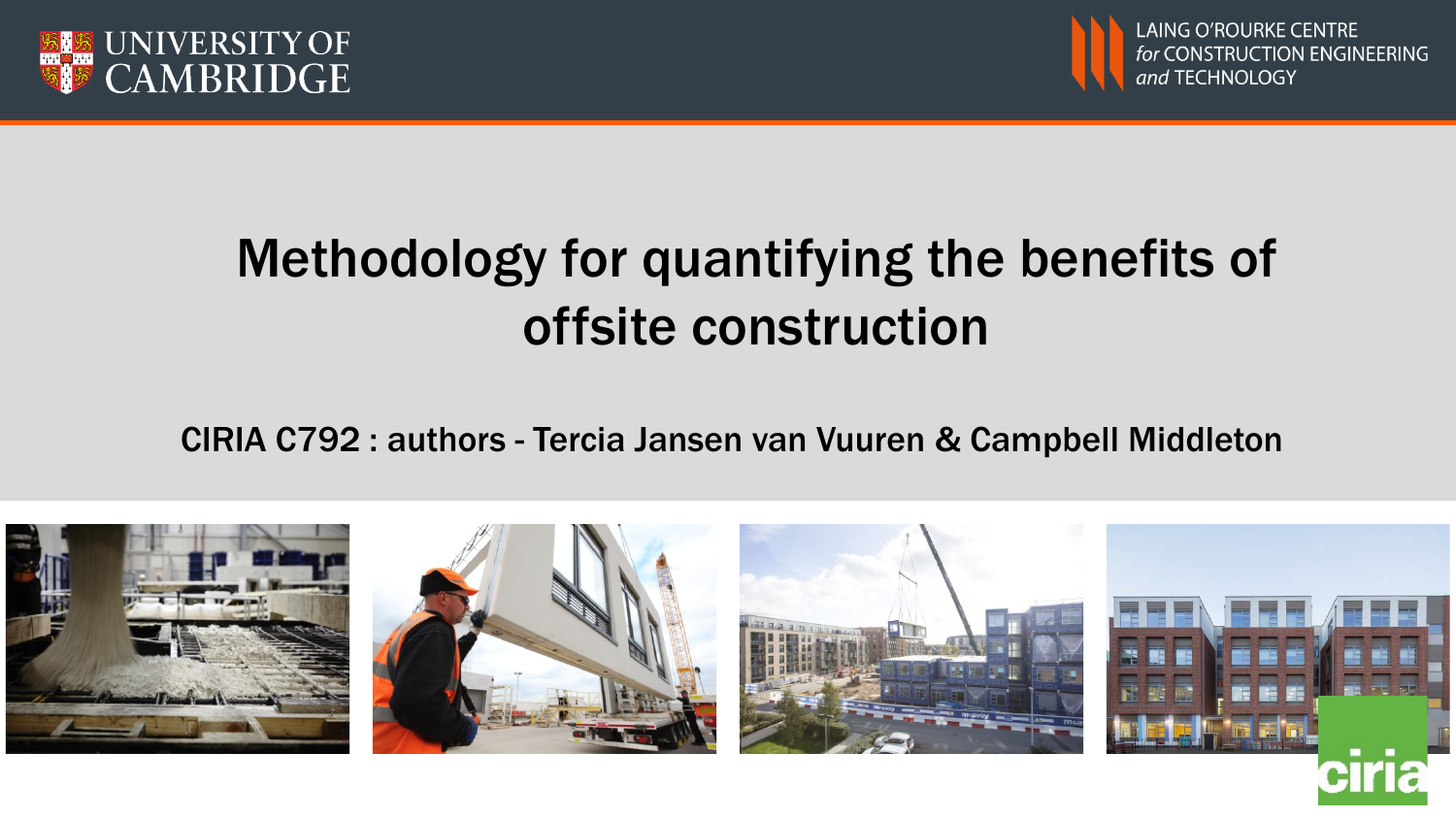

Consistent and repeatable methodology for evaluating project performance:

- How does offsite influence project outcomes?
- Are expected benefits delivered?



**LAING O'ROURKE CENTRE** 

and TECHNOLOGY

for CONSTRUCTION ENGINEERING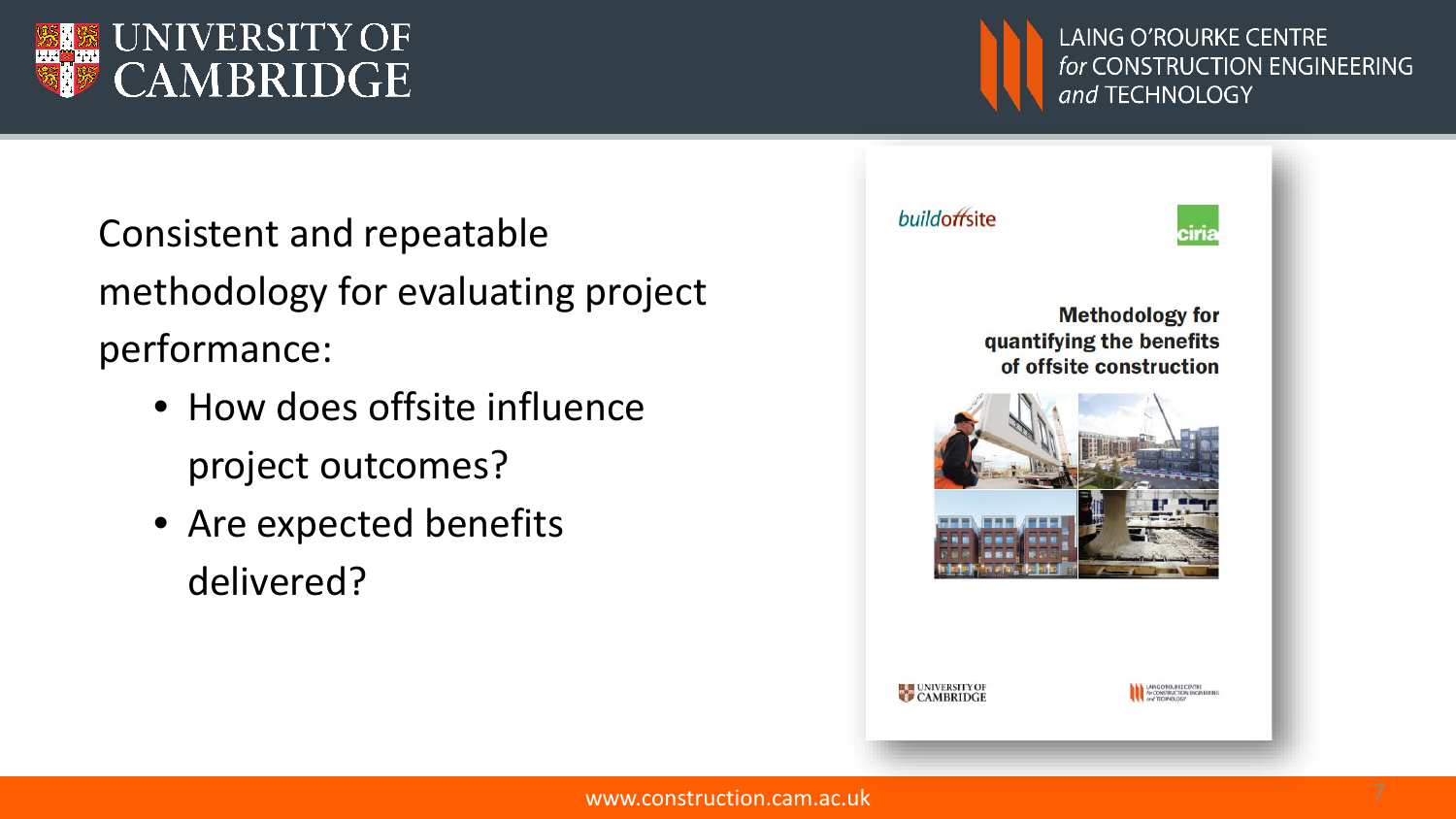